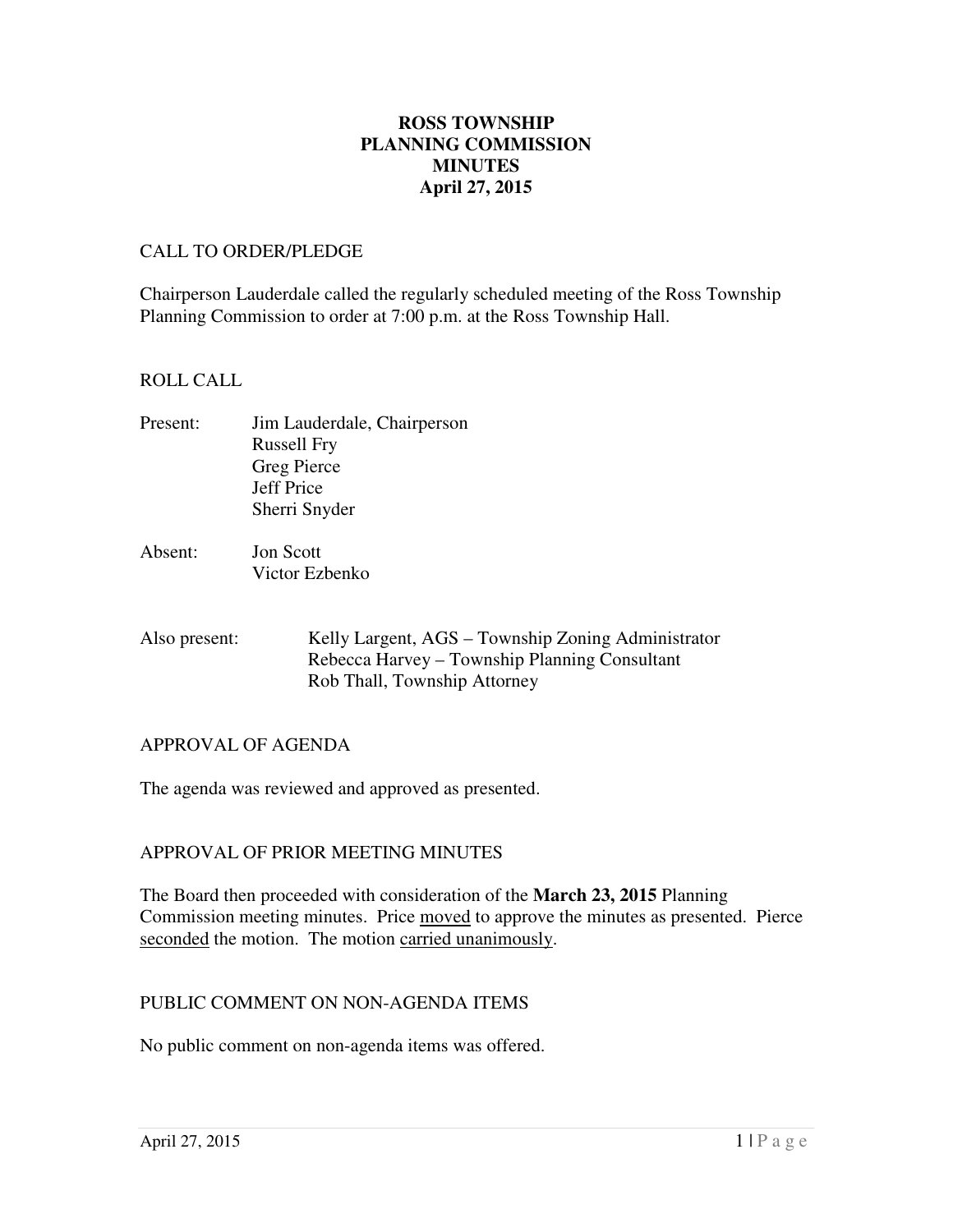# NEW BUSINESS

 1. 2014 Planning Commission Annual Report 2015 Planning Commission Work Plan

 The Board accepted the 2014 Annual Report and 2015 Work Plan (as revised per the March 23, 2015 Board discussion) and approved the submission of same to the Township Board.

2. Public Hearing – The Bungalows at Gull Lake View Golf Club

 The next matter to come before the Board was consideration of the request by Jon Scott of Gull Lake View Golf Club for Special Land Use Permit/Site Plan Review for the proposed construction of duplex lodging to house guests of Gull Lake View Golf Club (The Bungalows). The subject 2.5 acre parcel is located at 7223 North 38<sup>th</sup> Street and is within the R-3 High Density Residential District.

 Chairperson Lauderdale stated that Planning Commission member Jon Scott is representing the application and will not be serving as a member of the Planning Commission for the entirety of the meeting.

 He noted that the subject property was recently rezoned to the R-3 District. The proposed duplex lodging is being considered pursuant to Section 8.3 C. – *Golf course, including pro shop, cocktail lounge, dining room, and/or overnight lodging in proximity and incidental thereto.* He further referenced Article 20, Item 16 for standards specific to a 'golf course'.

 Largent (AGS) referenced the application material and summary provided on the request. She noted that the applicant has requested several site plan content waivers pursuant to Section 21.4 T.

 Jon Scott was present representing the application. He explained that lodging for customers is currently provided on the site of the golf course. He indicated that having on-site lodging broadens the scope for bringing in customers and serves as a good tax base for the Township.

 Scott stated that the proposal involves four identical 2-unit buildings for a total of eight units. He confirmed that he does not intend to sell the units . . rather they will be rented out as part of a golf package, similar to the current practice.

 Scott noted that he is requesting special land use permit and site plan approval for all four buildings . . but advised that only one building is proposed to be built at this time. He noted that completion of the project is estimated to occur in two or three years.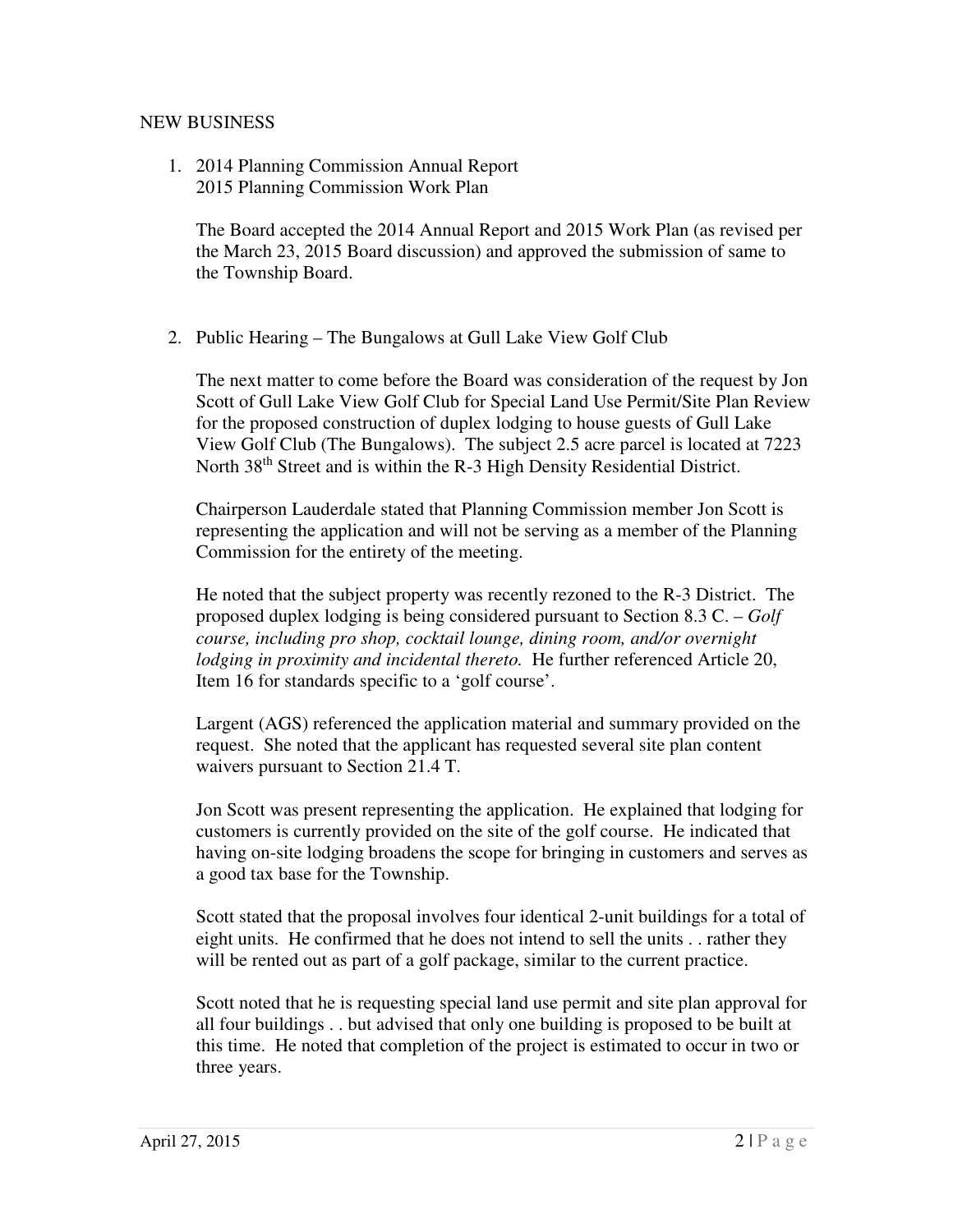No public comment was offered on the matter and the public comment portion of the public hearing was closed.

 In consideration of the Special Land Use Criteria set forth in Section 19.3, the Board concluded the following: the proposed duplex lodging will be compatible with other uses/buildings allowed within the District; the proposed duplex lodging represents infill development within the existing golf course and is not near a water body; the proposed density is consistent with the existing residential land use in the area and will be served by the existing access drive and utilities; adequate parking will be provided on the site; and, the proposed duplex lodging will not be detrimental to adjacent properties, the public health, safety and general welfare of the community, or the character of the site given its proposed density/location within the existing golf course development.

 The Board proceeded with a review of the application pursuant to Article 20, Item 16 - Golf Courses, Parks and Playgrounds. It was confirmed that the proposed duplex lodging is located within a 'regulation golf course' and will not exceed the maximum 8 units/acre density standard (total 72 residential units on approximately 200 acres). It was further noted that adequate rubbish disposal will be provided; adequate parking is proposed; proposed lighting will comply with Section 18.3; and, the building design is similar to existing development within the golf course.

 Section 21.4 T. was referenced in considering the requested waivers from the site plan content requirements set forth in Section 21.4. The Board agreed to grant the requested waivers based upon the following findings:

- I. Size and location of utilities: the Layout Diagram reflecting utility location was accepted; the Gull Lake Sewer & Water Authority letter of approval and utility designs developed by Prein & Newhof referenced by Scott were accepted and required to be submitted.
- M. Property survey: a survey in progress was submitted by Scott; the partial survey was accepted and the complete survey required to be submitted.
- R. Employee numbers: the Board accepted Scott's statement that there will be no changes in staff employment or shifts due to the project.

 In consideration of the Site Plan Review Criteria set forth in Section 21.6, the Board concluded the following: the proposed project is compatible with the surrounding golf course development; existing land cover provides an adequate areas are adequate; the proposed project represents infill development within the existing golf course; proposed connections to existing roads and utilities are adequate; and, minimal impact on existing natural features and the landscape is buffer to adjacent properties; the existing access drives and proposed parking proposed.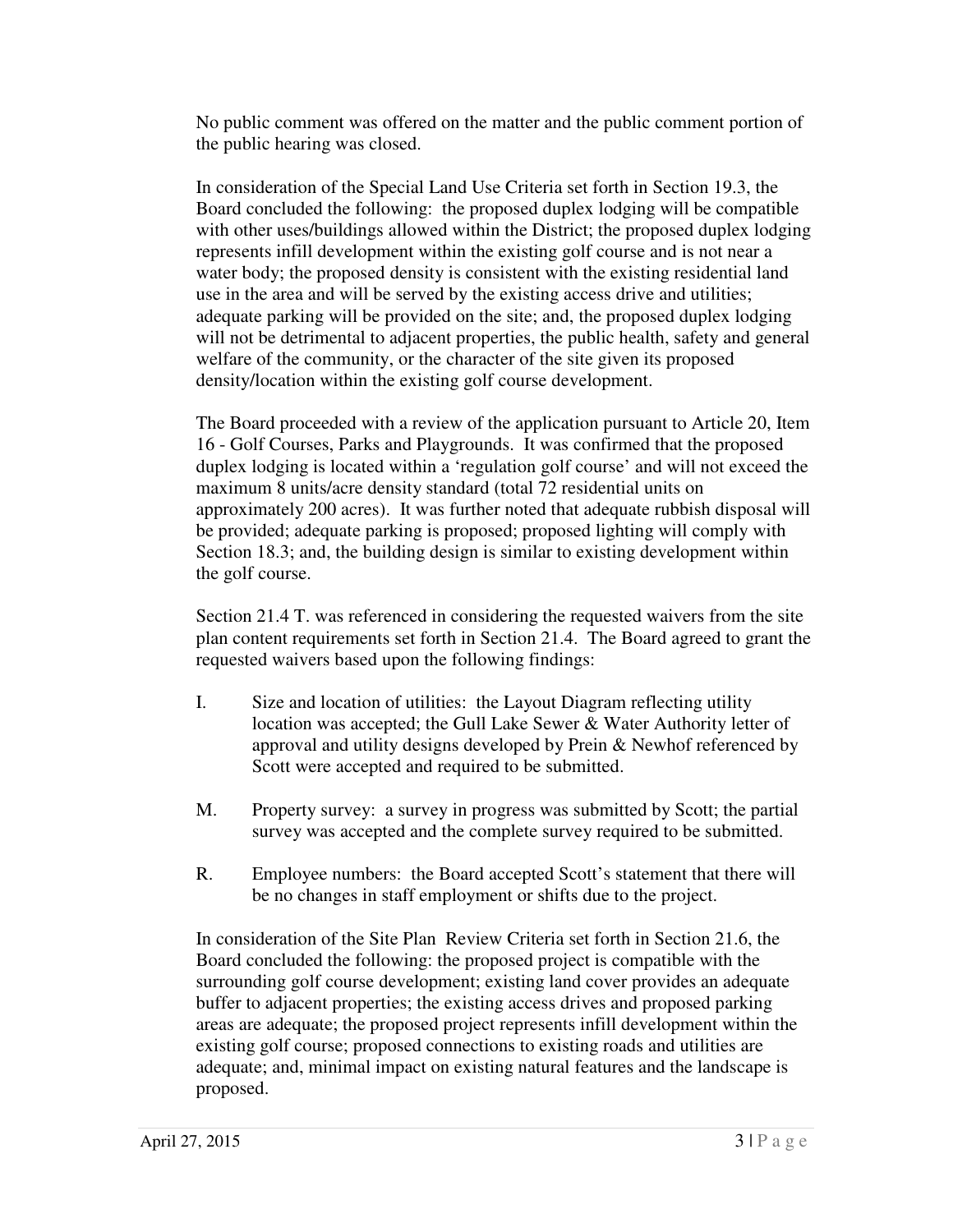It was reiterated that the above findings were based on the application documents presented and the representations made by the applicant at the meeting.

Lauderdale then **moved** to grant Special Land Use Permit/Site Plan Approval for the proposed duplex lodging on the subject site based upon the review findings of Article 20, Item 16. – Golf Courses, Parks and Playgrounds; Section 19.3 – Special Land Use Criteria, and Section 21.6 – Site Plan Review Criteria and conditioned upon the following:

- 1) Approval of the requested site plan content waivers pursuant to Section 21.4T.
- 2) Submission of the information required in support of the requested site plan content waivers;
- 3) The six month special land use permit initiation period set forth in Section 19.5 will be considered met with the issuance of the building permit and the commencement of on-site development for the first proposed building.
- 4) The one year site plan approval validation period and 6-month extension option set forth in Section 21.10 will apply to the build out proposal.

Snyder seconded the motion. The motion carried unanimously.

3. Public Hearing – Gull Lake View Golf Club

 The next matter to come before the Board was consideration of the request by Jon Scott of Gull Lake View Golf Club for Special Land Use Permit/Site Plan Review for the proposed construction of a golf course. The subject 212 acre parcel is located at 15579 Augusta Drive and is within the R-R Rural Residential District.

 Chairperson Lauderdale referenced Article 20, Item 16 for standards specific to a 'golf course'.

 Largent (AGS) referenced the application material and summary provided on the request. She noted that the applicant has requested several site plan content waivers pursuant to Section 21.4 T.

 Jon Scott was present representing the application. He explained that the subject site represents approximately 200 acres of the 780 acre parcel that was previously approved for the Hillcrest Orchards project. Scott stated that most of the trees on the property were removed in preparation for the residential project. He further noted that the top soil had been removed in many areas due to arsenic contamination and replaced with native grasses. Scott stated that the golf course has been designed to retain much of these grass areas to take advantage of the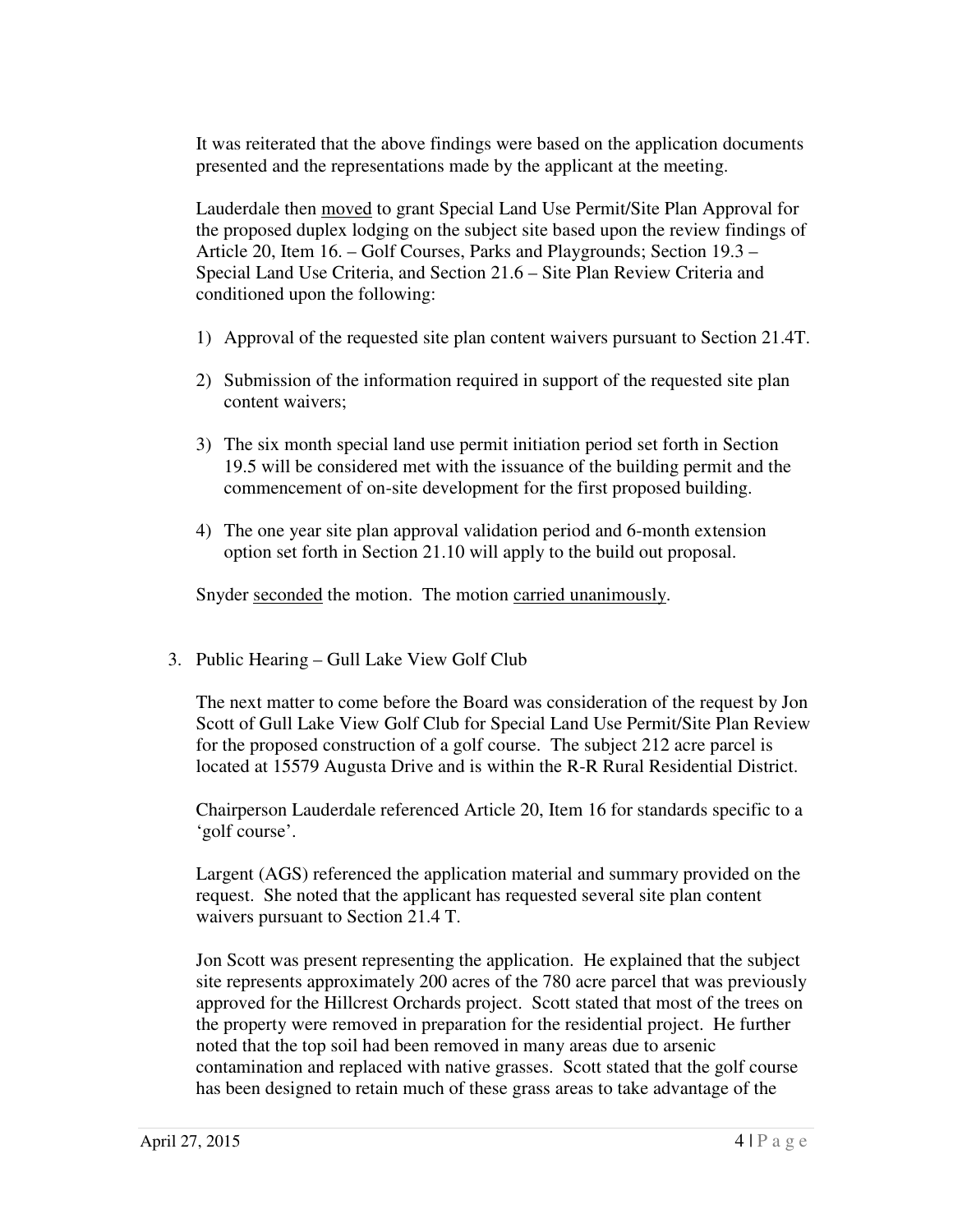environmental benefits they provide, their aesthetic qualities, and to protect the grassland habitat that has been established on the site.

 Scott explained that he has retained Renaissance Golf Design, a renowned golf course design firm, to assist in the design of the proposed golf course. He explained that a 'minimalist' design has been applied to the site that will require less disturbance than a typical golf course design.

 Scott introduced Ron Ryan, a friend (and an attorney with a background in municipal law) attending to assist in the presentation of the proposal. Ryan referenced the survey and site plan submitted and provided an overview of the project noting compliance with applicable dimensional and street/drive layout requirements.

requirements.<br>Fry questioned the future of the Hillcrest Orchards project on the remaining 500 acres. Scott responded that the availability of necessary utilities and the residential market remain hurdles to the project moving forward.

 In response to Board questions, Scott explained that the majority of the proposed golf course is situated on the higher portions of the property. He detailed storm water runoff design for the site . . noting that the lowlands will receive the runoff and that less than 10% of the site is proposed to be graded. It was stressed that the golf course design is focused on a return of the site to its natural state with minimal grade changes and the use of grasslands to manage storm water runoff.

 Scott further noted that a portion of the northwest corner of the subject property is adjacent to property currently owned by the applicant (StoneHenge **Stonehedge**) and that irrigation will be provided through an extension from that development.

 General discussion ensued wherein the following was confirmed: frontage and access to the site is provided on Augusta Drive; the site does not front on 44<sup>th</sup> or 46<sup>th</sup> Streets; the required land division on the site has already been reviewed and approved by the Township; and, arsenic no longer exists on the site in any significant levels/quantities.

 Nick Hershall **Hirzel** questioned if any residential element is planned for this golf course. Scott indicated that no such plans exist at this time. Hershall **Hirzel**  added that storm water currently flows south off the property. He expressed concern with future runoff from added irrigation and fertilizer application. Scott provided a detailed overview of the proposed grounds management approach. He explained that fertilizer is applied in smaller quantities to cure . . not to prevent. He added that studies have shown that turf fertilizer largely stays in the turf layers. The role of the grasslands was also highlighted.

 No further public comment was offered on the matter and the public comment portion of the public hearing was closed.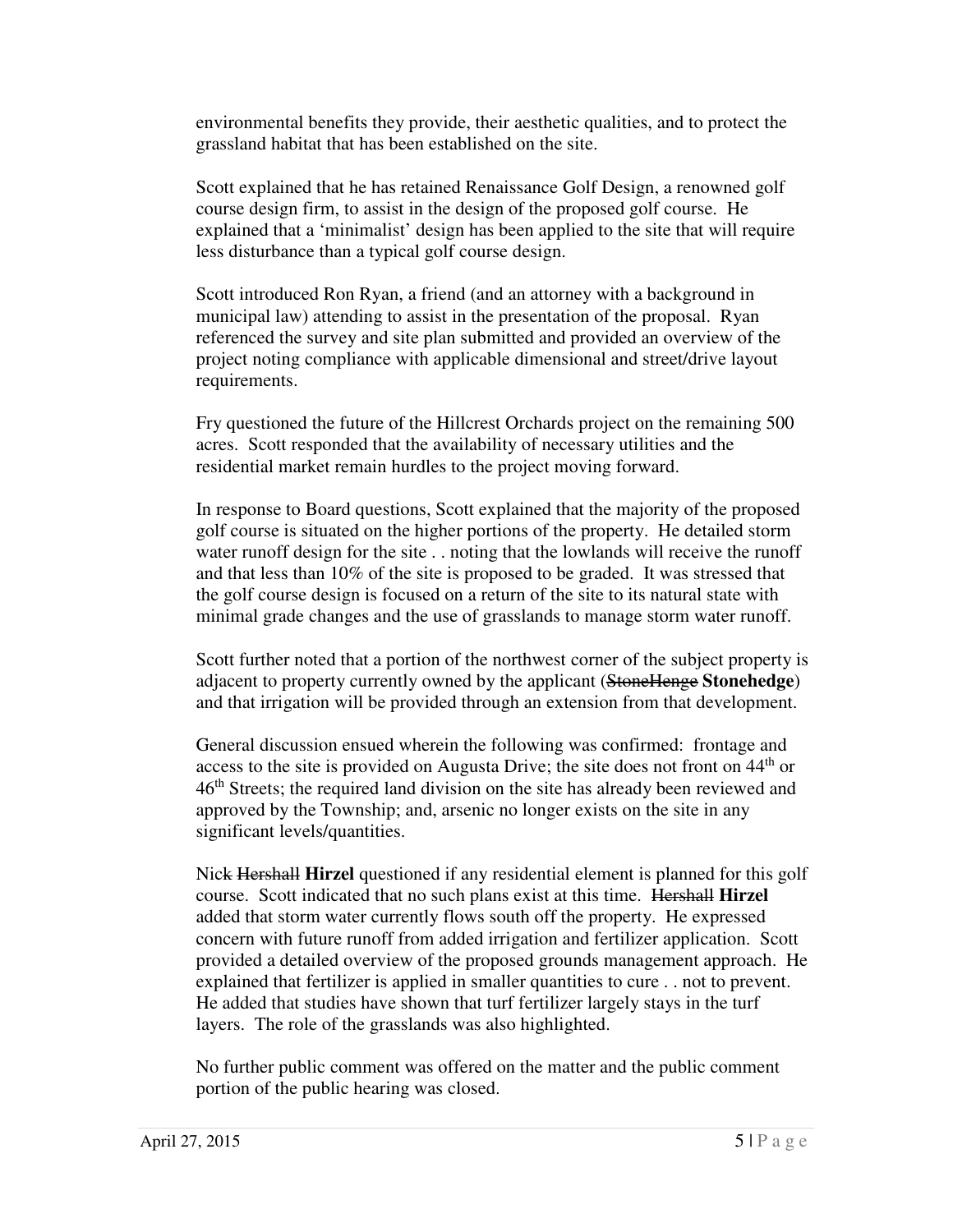In consideration of the Special Land Use Criteria set forth in Section 19.3, the Board concluded the following: the proposed golf course is compatible with other uses/buildings allowed within the District; the subject site is contiguous to an existing golf course rendering the proposed golf course compatible with the surrounding area; the proposed use is compatible with the natural environment . . noting the 'minimalist' design approach used and the use of the grasslands in the storm water management approach; the property is provided frontage and access on Augusta Drive (a major road); traffic generated by the proposed golf course (and any related impacts) will be seasonal; adequate parking will be provided on the site; and, the proposed golf course will not be detrimental to adjacent properties, the public health, safety and general welfare of the community, or the character of the site given its proximity to an existing golf course development, the proposed design approach, existing land cover, and the topography of the property.

property.<br>The Board proceeded with a review of the application pursuant to Article 20, Item 16 - Golf Courses, Parks and Playgrounds. It was confirmed that the proposed golf course is of adequate size; all proposed buildings meet setback requirements; no overnight lodging is proposed; adequate public restrooms and rubbish disposal will be provided; proposed parking complies with Ordinance standards; and, proposed lighting will comply with Section 18.3. It was suggested that additional lighting should be considered for the employee parking area. In consideration of fencing requirements, it was noted that the project site abuts residential zoning in several locations but the topography/slope and land cover on the property provide an adequate natural buffer.

 Section 21.4 T. was referenced in considering the requested waivers from the site plan content requirements set forth in Section 21.4. The Board agreed to grant the requested waivers based upon the following findings:

- $F_{\cdot}$  and the design memo provided by Prein & Newhof were accepted. Sealed drawings: the letter provided by Renaissance Golf Designs, Inc.
- I. Size and location of utilities: the Site Plan reflecting utility locations was accepted; utility sizing is proposed to be completed by the utility; specifications will be provided to the Township.
- $L.$  accepted given the proposed minimal on-site grading and retention of existing grassland areas. Surface drainage facilities: the lack of proposed drainage facilities was
- O. Building floor plans: the Site Plan reflecting building locations was accepted; building plans shall comply with all applicable codes and be submitted to the Township prior to the issuance of a building permit.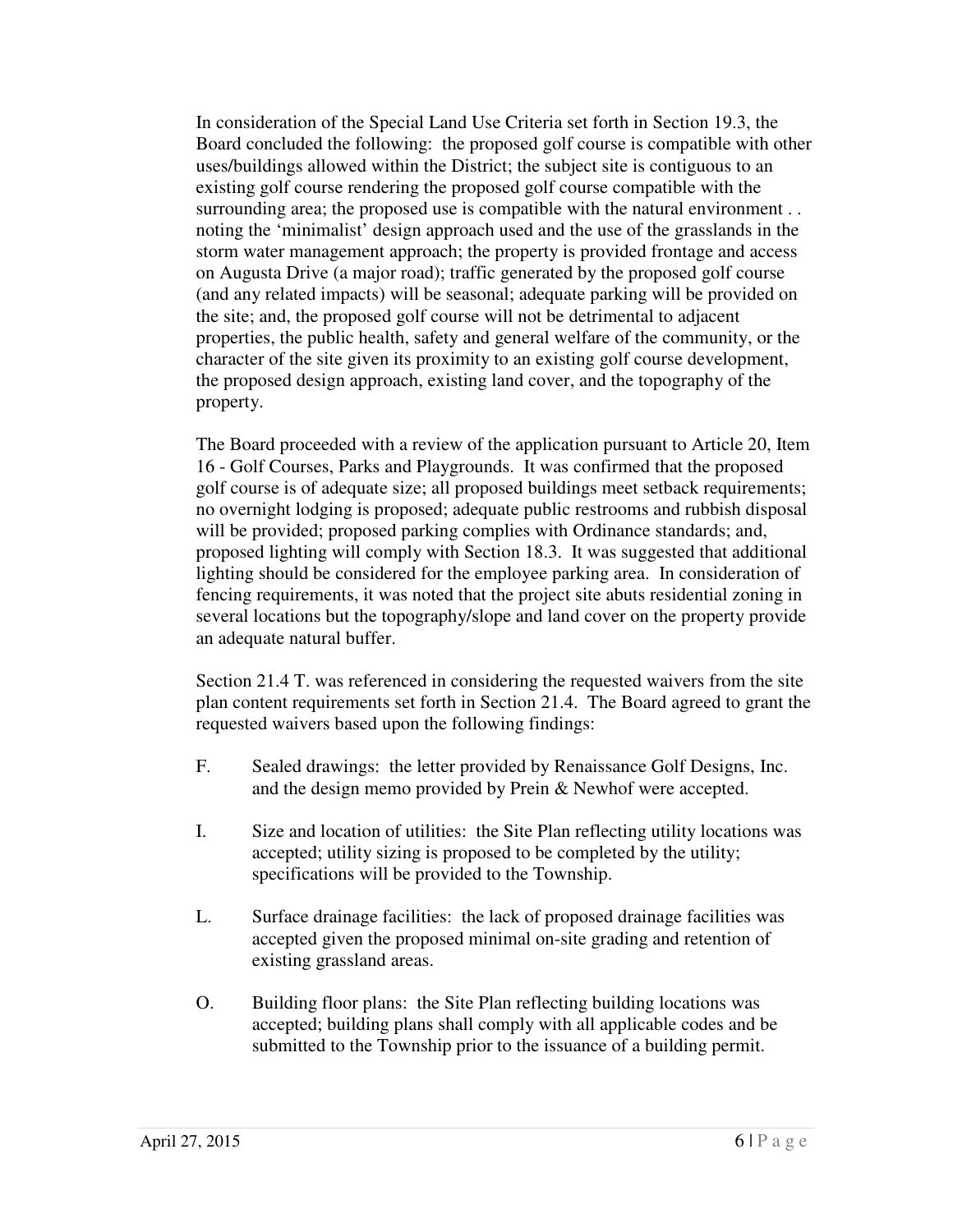In consideration of the Site Plan Review Criteria set forth in Section 21.6, the Board concluded the following: the proposed project is compatible with the surrounding area and adjacent golf course development; existing topography and land cover provide an adequate buffer to adjacent properties; the proposed access drives and parking areas are adequate; proposed connections to existing roads and utilities are adequate; retention of existing grasslands provides a natural barrier to adjoining lands and aids in storm water management; and, minimal impact on existing natural features and the landscape is proposed.

 It was reiterated that the above findings were based on the application documents presented and the representations made by the applicant at the meeting.

Fry then moved to grant Special Land Use Permit/Site Plan Approval for the proposed golf course on the subject site based upon the review findings of Article 20, Item 16. – Golf Courses, Parks and Playgrounds; Section 19.3 – Special Land Use Criteria, and Section 21.6 – Site Plan Review Criteria and conditioned upon the following:

- 1. Approval of the requested site plan content waivers pursuant to Section 21.4T.
- 2. Submission of the information required in support of the requested site plan content waivers;
- 3. Submission of required building plans within three months of the date of receipt of Special Land Use Permit/Site Plan Approval.
- 4. On-site retention of storm water runoff.

Snyder seconded the motion. The motion carried unanimously.

4. Joint Township Board/Planning Commission Meeting

 Chairperson Lauderdale noted that a date for the Joint Township Board/Planning Commission meeting has not yet been determined.

 Due to the lateness of the hour, the Board agreed to postpone discussion of the meeting date to the May meeting.

# UNFINISHED BUSINESS

1. Screening Standards

 Chairperson Lauderdale noted that the Board had previously discussed revising the screening standards in the Ordinance to address the use of "berms" *(Section*